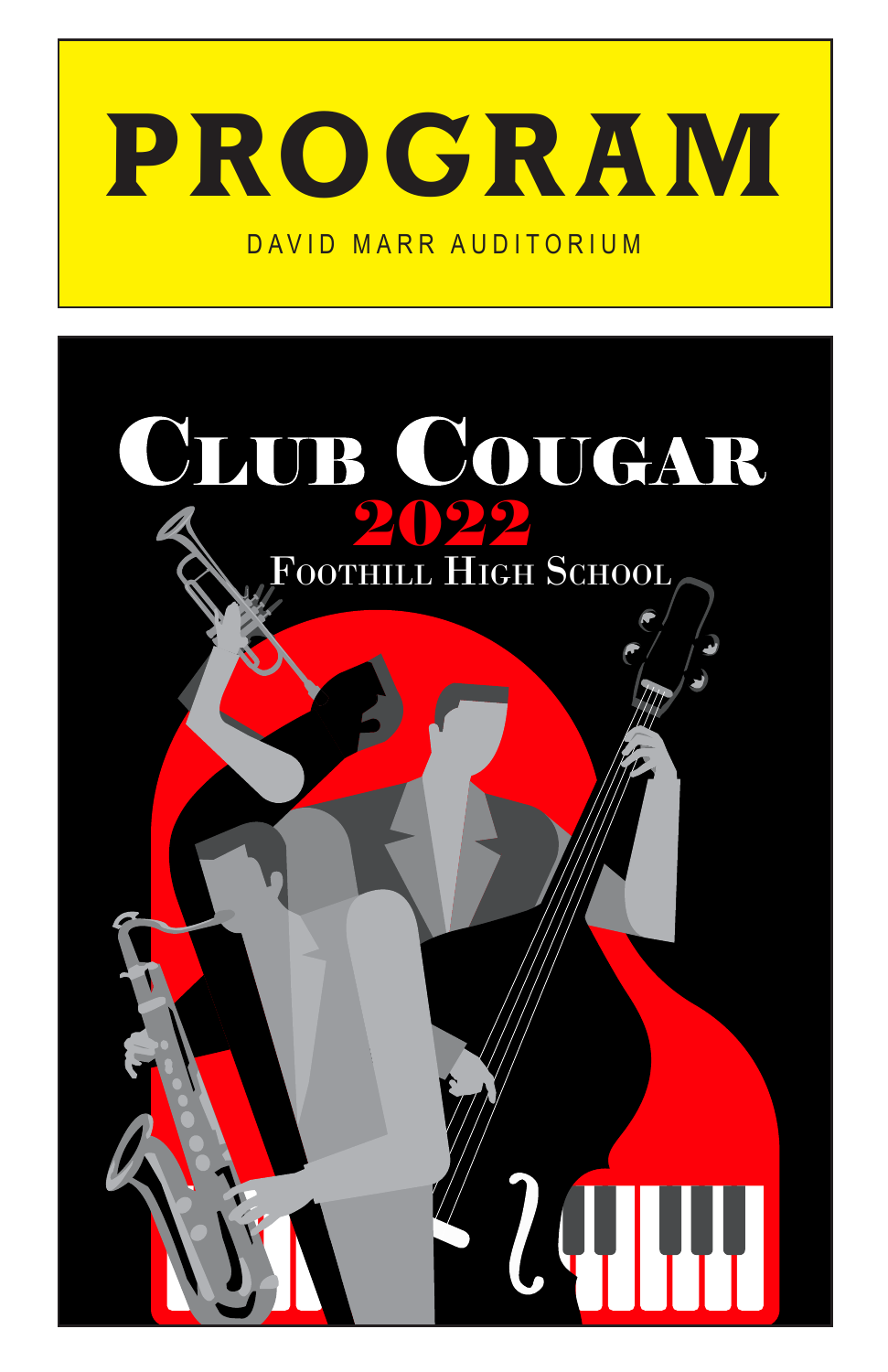# CLUB COUGAR 2022 Sponsors & Contributors

**Bronze Level "Buster Keaton"**  *Donation of \$50 or more* Tails of Rescue in Kahoots Redding Music School

**Silver Level "Benny Goodman"**  *Donation of \$100 or more* Holiday Market - Palo Cedro Pages Copy Center Platinum Construction Goodwater Studios - Kaleo Crawford

**The 'Strictly Business' Level "John D. Rockefeller"**  The Dance Closet

c

.

 $\bullet$ 

 $\bullet$ 

 $\bullet$ 

 $\bullet$ 

 $\bullet$ 

**Gold Level "Glenn Miller"**  *Donation of \$250 or more* Summit Funding - Sacramento World Telecom & Surveillance, Inc. Cook Concrete Products Jersey Mike's - Redding Cask & Cleaver David Laraway Videography Josh Granger & Olivia Torquato Air-O Service McHale Signs Co.

#### **Platinum Level "Ella Fitzgerald"**  *Donation of \$500 or more*

Aramark CMC Architecture Save Mart - Redding Marissa Emmerson Redding Tents & Events: A Planned Affair

**Speakeasy Level "Duke Ellington"**  *Donation of \$1000 or more* Metal Menagerie The Tuxedo Den Sun Oaks Tennis and Fitness

### Welcome to: An Evening at Club Cougar

Club Cougar Orchestra

*Little Brown Jug Begin the Beguine Summertime Pennsylvania 6-5000 A String of Pearls Vocal Selection 1 920 Special* 

> Club Cougar Dancers *Sweet Georgia Brown* Club Cougar Orchestra

> > *An Evening at Club Cougar Blue Skies Vocal Selection 2 American Patrol*

### Act 1: Project Runway

Club Cougar Dancers *Moonlight Sonata* Club Cougar Orchestra *Round Midnight Vocal Selection 3 Minnie the Moocher The Charleston* 

Act 2: Romantic Ruse

Club Cougar Dancers *Maple Leaf Rag* Club Cougar Orchestra *Just Friends Vocal Selection 4 Satin Doll*

### Act 3: Free Falling

Club Cougar Dancers *Woody'N You* Club Cougar Orchestra *When Lights are Low Moonlight Serenade* 

*Oh Johnny, Oh Johnny, Oh! (Andrews Sisters) One O'Clock Jump*

### Act 4: The Show Must Go On

Club Cougar Dancers *Sing, Sing, Sing* Club Cougar Orchestra *In the Mood*

*This evening's vocals will be "Selected" from the following songs:* **It's Only a Paper Moon, L-O-V-E, Blue Skies, Why Don't You Do Right, Puttin' On the Ritz, Ain't Misbehavin'**

> **Tonights drama "Fashion Sense"** Written by Tenyson Fowler & Lexie Burgoyne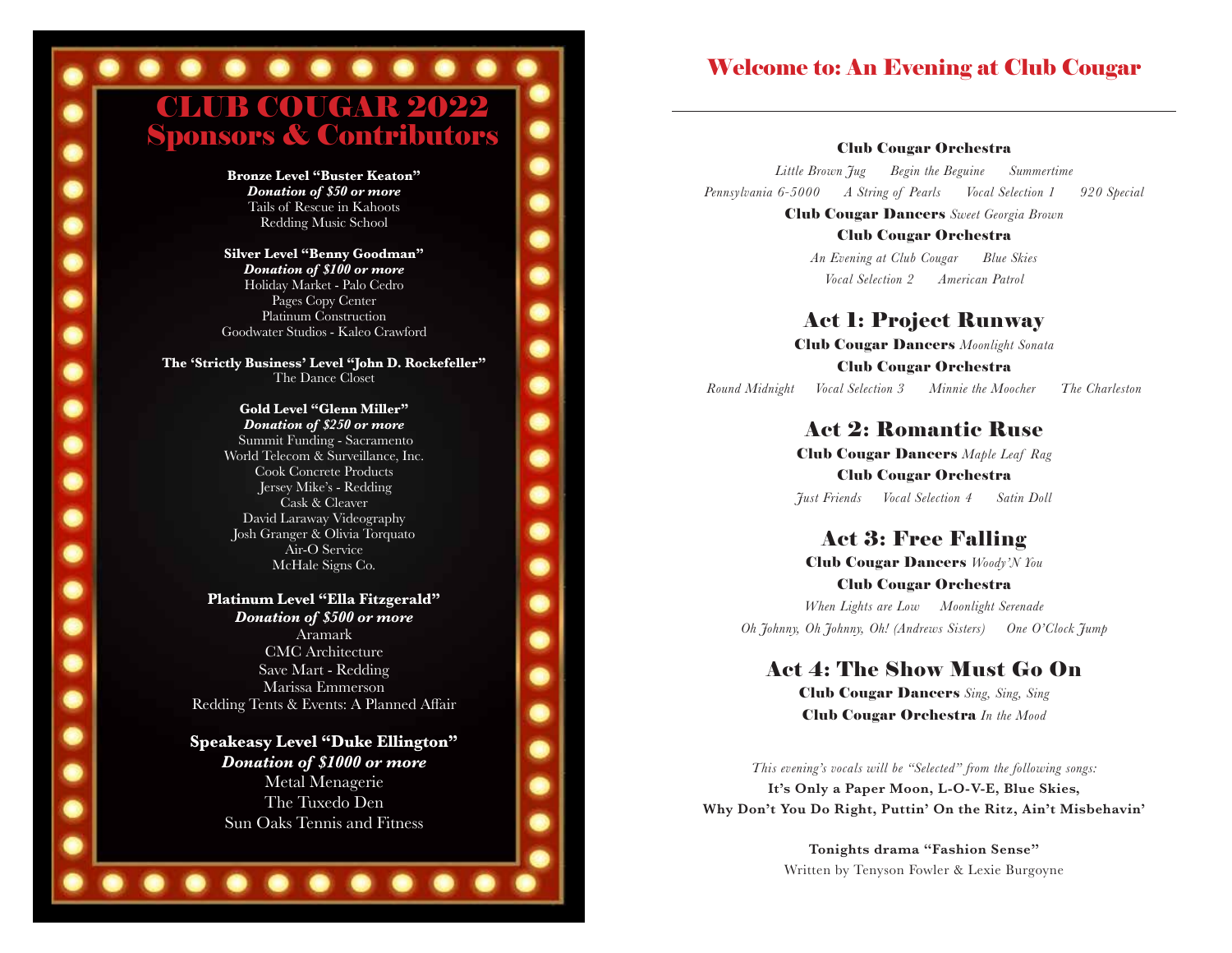# **MEET** TN I I D **DIRECTORS**

**Mitchell Bahr,** *Instrumental Music Directo*r - Currently in his 25th year (20th at Foothill) of music education, Mr. Bahr studied at Biola University (B.A. '96) and the American Band College (M.A. '03). An Anderson High School graduate ('91), Mitch has

been recognized as California State Teacher of the Year ('16) and the CMEA Music Educator of the Year ('20). He is active in the community as a clinician, conductor and adjudicator. Mr. Bahr currently serves as festival host for the Redding Solo/ Ensemble Festival, and coordinates many additional events here in the North State. Here at his dream job at Foothill, Mr. Bahr has thoroughly enjoyed building the music department by cultivating the talents and energies of these wonderful, young musicians. He is married to Carmen Bahr ('95), and they have two children (Isabelle, 19 and Isaac, 17).

**Natalie Hendrickson,** *Drama Director* - Natalie Hendrickson is a Redding native as she graduated from Central Valley High School ('88), earned her BFA in English with an emphasis in theater from Chico State University ('92) and has worked for the past 29 years at Foothill High School. Teaching theater is her passion and she enjoys working with students through every aspect of the show whether it be lights, sound, stage combat, etc. This is her 56th Foothill production and she has enjoyed being a part of Club Cougar since the beginning. This summer, she and her husband Jeff will be celebrating 27 years of marriage. "It's amazing how much this show has developed over the years, and we're excited to prove that even with the challenges of today, we can adapt to any situation. Enjoy the magic that is Club Cougar!"

**Ernesto Aguirre,** *Vocal Director* - Mr. Aguirre is currently in his first year (first few weeks, in fact!) of teaching in the public school system, and is a 2014 graduate of Foothill High School. While at FHS, Ernesto was a three-year member of the Club Cougar Orchestra, and a four year band student. After graduating, he went on to earn his Bachelors of Music from San Jose State University, and earned his teaching credential from Simpson University. While enrolled in San Jose State University, Mr. Aguirre was an active musician in the local jazz circles, and maintained a private studio of trombone students. Many of his students went on to participate in All-State Ensembles and touring Youth Orchestras.

**Kathleen Babcock,** *Dance Choreographer* - Kathy began dancing at age 5 with classes in ballet. Shortly thereafter, she expanded her dance training to include ballroom, jazz, and tap. In college, she earned a BA in English with a double minor in Dance & Business Education. She holds both elementary and secondary teaching credentials from Chico State University. After college, Kathy was active as a ballroom dance instructor in a wide variety of styles throughout the Bay Area. Since moving to Redding in 1989, Kathy has choreographed several community ballroom, musical comedy, and dance productions (i.e. Club Cougar, Shasta College musicals and One Safe Place's Dancing with the Stars). Currently, Kathy teaches ballroom dance weekly to adults through her business, Step by Step School of Ballroom Dance. (For more info please visit: www.stepbystepballroomdance.com)

#### Cast of Characters

Director Natalie Hendrickson

|                                                      | Jaxon Holloway  Billy Truman - Detective           |
|------------------------------------------------------|----------------------------------------------------|
|                                                      | Regan Little  Understudy for Newspaper Journalists |
|                                                      |                                                    |
| Madelyn Brown Samantha Livingston                    |                                                    |
| Cadance BrownTrudy Canello-Chiclet Girl              | Devon Rydell  Teno Bulgetti - Paperboy             |
| Dawson Corona Andrew Thomas Keamey                   |                                                    |
| Zoe Flack Frances Achini, Wife of Club Owner         | Bailey SextonCoco Channel, French Fashion Designer |
|                                                      | Daniel ShahbonRalph Minnittee - Head Bouncer       |
| Ashton Fulkerson Tank Ross-Bouncer                   | Faith Touchstone  Tanny Marsche - Reporter         |
| Gavon Geddings Fred Achini, Owner of the Club Cougar | Mia Wallace Understudy - Chicklet Girl             |
| Sonora Gordon Rose Buttercup, Chicklet Girl          |                                                    |

#### Club Cougar Orchestra Music Director Mitch Bahr

#### Vocalists

Vocal Director Ernesto Aguirre

Hannah Jones Samantha Clark Tessa Walker

Cody Hawes Wyatt Molter Helaina Rogers

UNDERSTUDIES: Lilly Martin Sydney Sutton

#### Dancers

Choreographer Kathy Babcock

Rebecca Abreu Samantha Clark Mekenzie Corn Nicole Covert

Kaylin Dresen Camille Erickson Sophia Hathaway Katie McCollum

Maci Pontoni Emma Shaw David Abreu Kaden Back Isaac Bahr Jace Christofferson AJ Kinder Nathan Peterson

Brody Redding Michael Steen

### Ushers

Yeleny Flores Anastasia Weese Olive Benninghoven Emily Cash Logan Gibson Cooper Seller Jayda Moran Matthew Varela Alina Miller Isaac Dell Christian Zanotelli Mariah Pelayo Sofia Belikov Emily Rider

Mikalyn Lane Melissa Manzano Luke Guggenbickler Raelyn Sargent Tiffany Sugimoto Trinity Ryan

Melissa Nawrath Maisa Assaf Grace Benninghoven Savannah Briggs Ava Cole Jenna Colgate

Mackenzie Enbody

Xavier Flores Evie Harrington Elaina Kern Renee Mast Natalie Molz Jasper Sexton

# **Sound & Lighting Technicians**

Avery Christofferson Laura Diaz Ashli Schafer Caerys Bean

Jordan DeStephens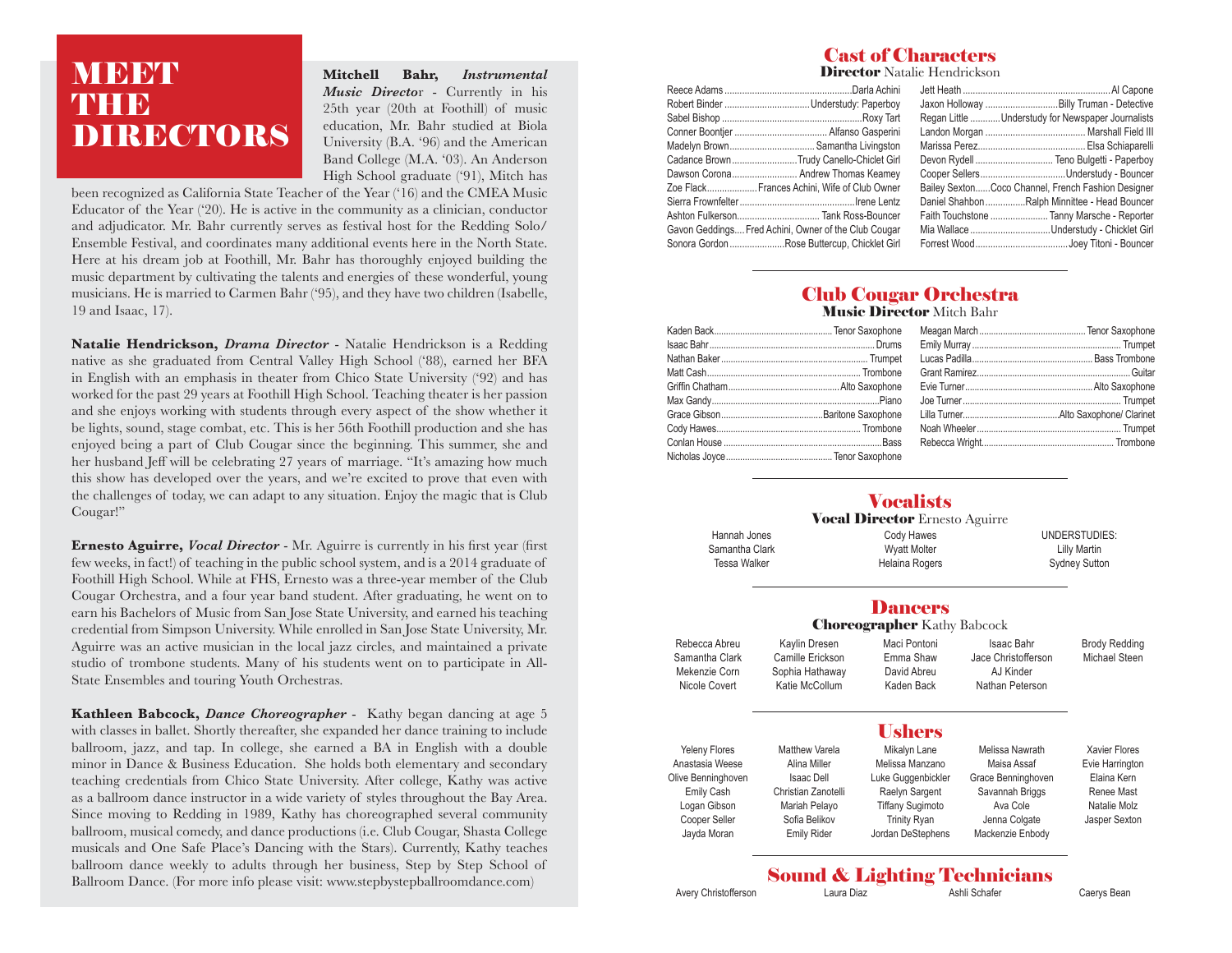



Kaden Back - Kaden plays tenor saxophone in band and jazz band, is dancing in Club Cougar, and in his spare time he loves spending time with as many people as possible. This is his first year in the Club Cougar show. After graduation he will be in the Navy in hopes to earn an engineering degree and become a Naval Aviator.



Rebecca Abreu - Becca is a third-year Advanced Drama student at Foothill High School, and has been a part of the cheer team and Interact Club for all four years of high school. She has a passion for health and fitness, and in her free time she enjoys exercising, baking, and hanging out with friends. This is Becca's second year being a Club Cougar dancer and following graduation she plans to attend college and pursue a career in the medical field.



**Nathan Baker** - Nathan plays the trumpet in both the band and jazz band. In his spare time, he likes to bike with friends and play volleyball. This is his second year in Club Cougar, and after graduation, Nathan wants to go to a military college and join the Marine Corps. He hopes to continue his passion in music and expand his knowledge in music and in other instruments.



Maisa Assaf - Maisa Assaf is a senior at FHS, she is an exchange student from Israel. It is her first time in Club Cougar, she really loves drama and all the theater stuff and she believes this would be a fun experience to try while being in the USA.



Conner Boontjer - Conner is a senior at Foothill High School and has been in Advanced Drama for half a year. He enjoys most settings with his friends or family but particularly likes snowboarding, cliff jumping, and rippin' around on his dirt bike. Conner loves the Lord and always strives to put him first in his life. His future plan is to attend Shasta College then transfer to a Christian university.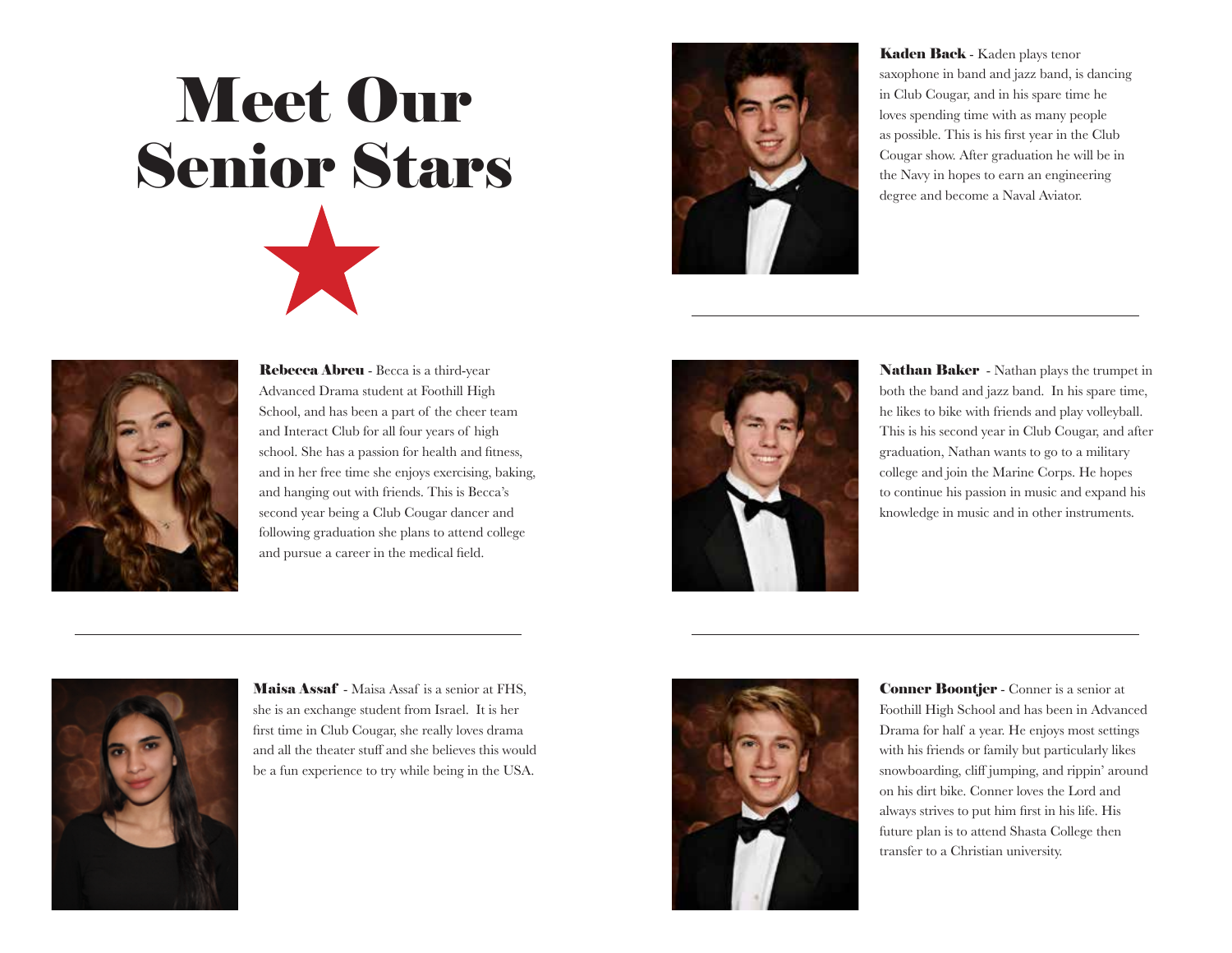

Jace Christofferson - Jace has been a Club Cougar dancer since Freshman year. Jace enjoys spending time with friends, camping, and fishing. Throughout high school, Jace has participated on the football team and on the track team. After Jace graduates he will be serving a two year mission for his church and then he will attend Brigham Young University-Idaho.



Nicole Covert - Nicole is a dancer in Club Cougar, and has been dancing since the second grade. She likes to dance, hike, and spend time with friends in her free time. After high school she plans to go to college and get a bachelors in nursing. She hopes to continue to dance, and possibly pursue this passion as a dance teacher, throughout college.



Mekenzie Corn - Mekenzie is a first year dancer in Club Cougar, and plays cello in the Foothill Orchestra. She enjoys painting, hiking, baking, and going on road trips. After high school she plans on finishing her associate's degree at Shasta College and going to culinary school at Washington state.



Camille Erickson - Camille has been a dancer in Club Cougar for three years, is on the swim team and is part of the Interact Club. She enjoys hiking and exercising, as well as hanging out with friends in her free time. After high school, Camille plans on getting a degree in kinesiology and going to medical school after that. She hopes to keep dancing and swimming all throughout college.



Dawson Corona - Dawson is a senior in high school this year and has been in drama 3 years. In his spare time he likes hanging out with the boys whenever they can and play games. After graduation, he is going to go through Shasta College for a couple of years and then transfer somewhere else to hopefully pursue a career in acting.



Zoe Flack - Zoe Flack is a 4 year drama student and has been on Foothill's cheer team for all 4 years as well. In her little bits of free time (when she's not doing homework) she loves everything from adventuring with her friends to listening to Broadway musicals. Her favorite food combo is sushi and kombucha. After high school, Zoe is planning to move SoCal with her friends where she hopes to pursue a career in the entertainment industry.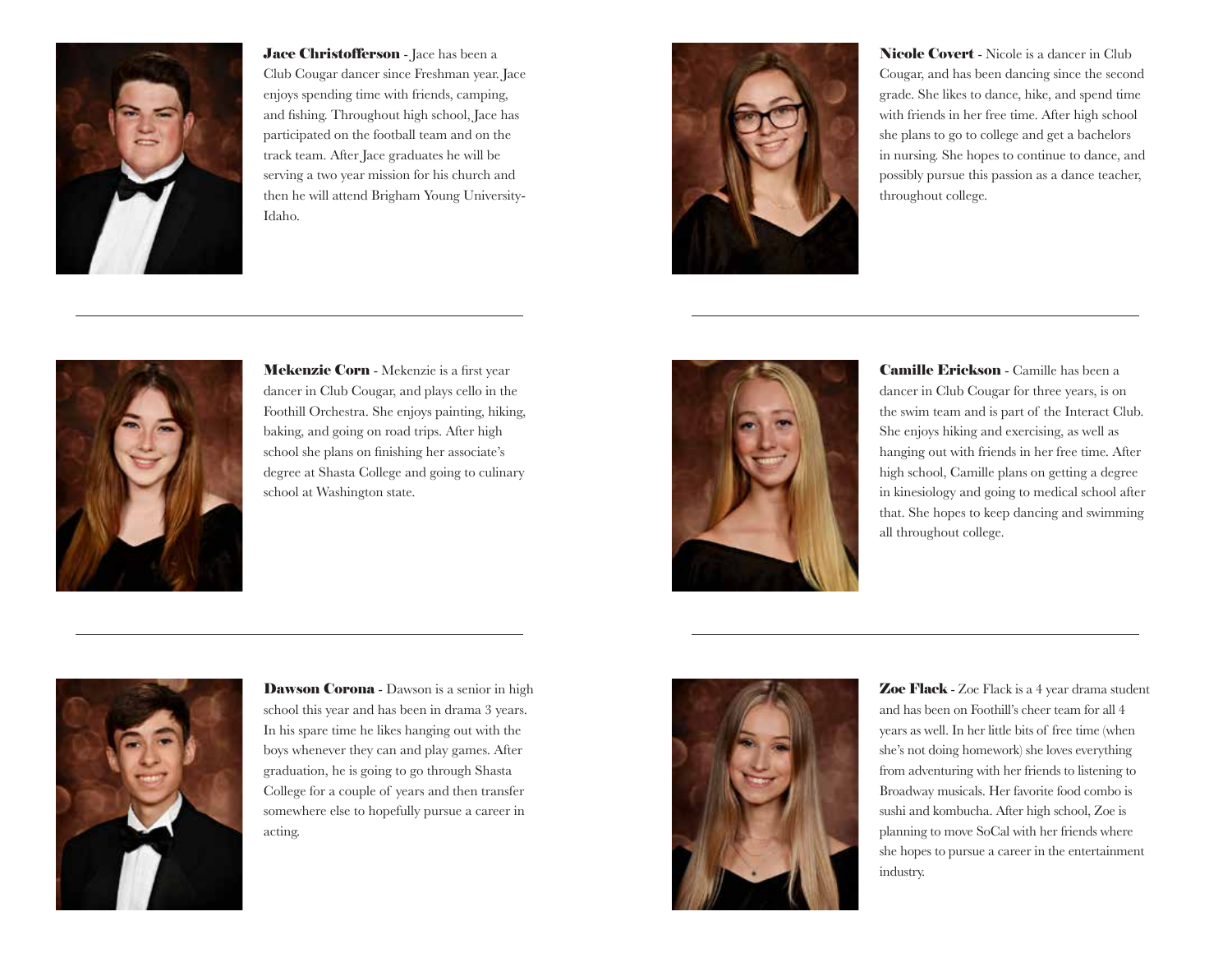

Sierra Frownfelter - Sierra Frownfelter is an actor in the drama portion of Club Cougar. She plays one of the fashion designers named Irene. Sierra has been in drama for three years and has been acting for much longer. She loves to draw, play basketball, and roller skate. Her current plan is to pursue a career in oncology.



Grace Gibson - Grace plays the baritone saxophone in the Club Cougar Orchestra and has been playing the clarinet in band for four years. This is her second year in the Club Cougar Cast. In her spare time she likes to read and do anything outdoors, especially with her friends. After graduation she plans on getting a degree in criminology and pursuing a career as a US Marshal.



Max Gandy - Max is the piano player in the Club Cougar Orchestra. This will be his fourth year of band and jazz band. He likes to be outside, explore nature, and hang with friends. His passion is playing the piano, but he also plays the French Horn in Symphonic Band. Max is looking to go to Shasta College and play in the local jazz bands.



Cody Hawes - Cody plays trombone in Band and Jazz Band (1 year), is a Club Cougar vocalist (2 years), and plays viola in the Foothill Orchestra (4 years). He is a supplemental instructor at Shasta College, raises animals in the FFA, and is an officer in Interact Club. In his spare time, Cody likes spending time with friends and cycling. This is his third year in Club Cougar, and after graduation Cody wants to go to MIT and major in Aerospace Engineering. He hopes to continue playing his trombone and viola while at MIT.



Gavon Geddings - Gavon is a four year drama student and plays Fred Achini in this years Club Cougar. This is his third year doing Club Cougar and hopes everyone enjoys this show that everyone involved has worked so hard for.



**Jaxon Holloway** - Jaxon is in his 4th year of Drama and this is his third year acting in Club Cougar (second year as Billy Truman). He enjoys playing guitar and spending time with his friends, while also enjoying writing music and collecting legos.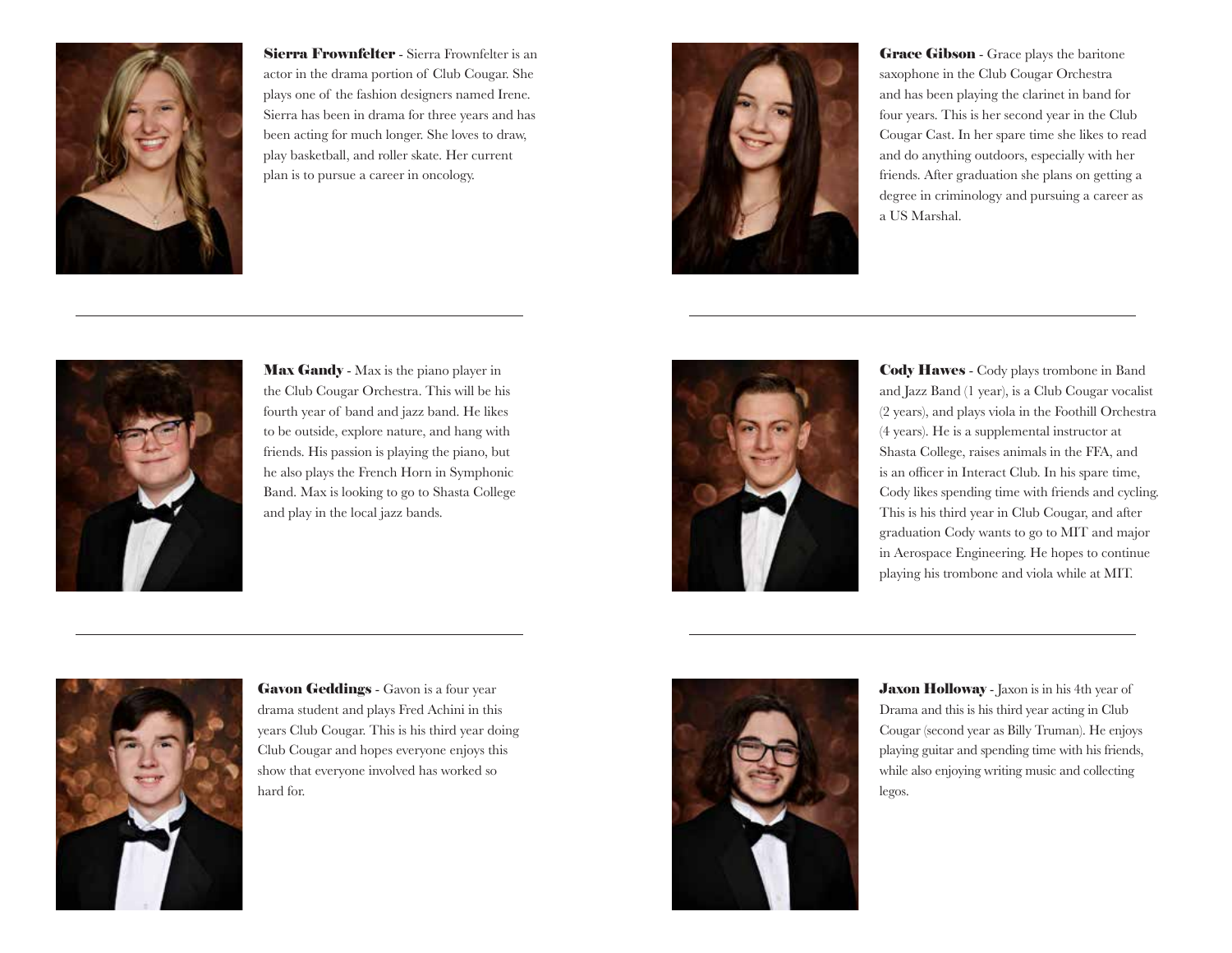

Emily Murray - Emily plays trumpet in Band and Jazz Band, and has been playing violin and viola in orchestra for the last two years. Emily likes to read and write in her spare time, as well as run, hike, and walk outdoors. She wants to pursue a teaching career, and possibly go into writing. This is Emily's third year in Club Cougar.



Bailey Sexton - Bailey is in her second year of acting in Club Cougar, and is a four year Advanced Drama student. She enjoys playing ukulele, making jewelry and spending her time with friends and family. Bailey plans on moving to Florida after graduation and going to college for geology.



Marissa Perez - Marissa is a 4 year drama student, and was previously Don Quixote in Foothills fall main stage production. She will be attending Shasta College, and then later transferring to a CSU and applying to their nursing program. She hopes to continue theater and drama throughout her college career. In her free time, she spends money on hobbies she'll never really get into. Her favorite person is Bruster Baby, her massive cat.



Daniel Shahbon - Daniel is acting for his second year in Club Cougar and is a technical four year drama student. He is a nerd who enjoys reading, writing, and traveling all over with friends. He is a professional ramen eater and a menace to all insects around him. Daniel plans on pursuing a career in the entertainment industry whether it be screenwriting, acting, producing or media. In an exclusive interview Daniel states, "mischief managed /\* <3"



Grant Ramirez - Grant is the guitar player in the Club Cougar Orchestra. This year is his fourth in Band, and his first being a part of the Club Cougar cast. He enjoys playing the drums, guitar, bass, and piano in his spare time. After high school Grant aspires to become a Navy SEAL, then become a freelance musician somewhere out of state.



Faith Touchstone - Faith Touchstone is acting as Tabby Marche, making her Club Cougar debut! She has been involved in drama all four years of her high school career. Faith enjoys spending time with friends, going on hikes, and loves cats. Her life goal is to live in a hobbit house, deep in the lush woods of Iceland living sustainably off the land.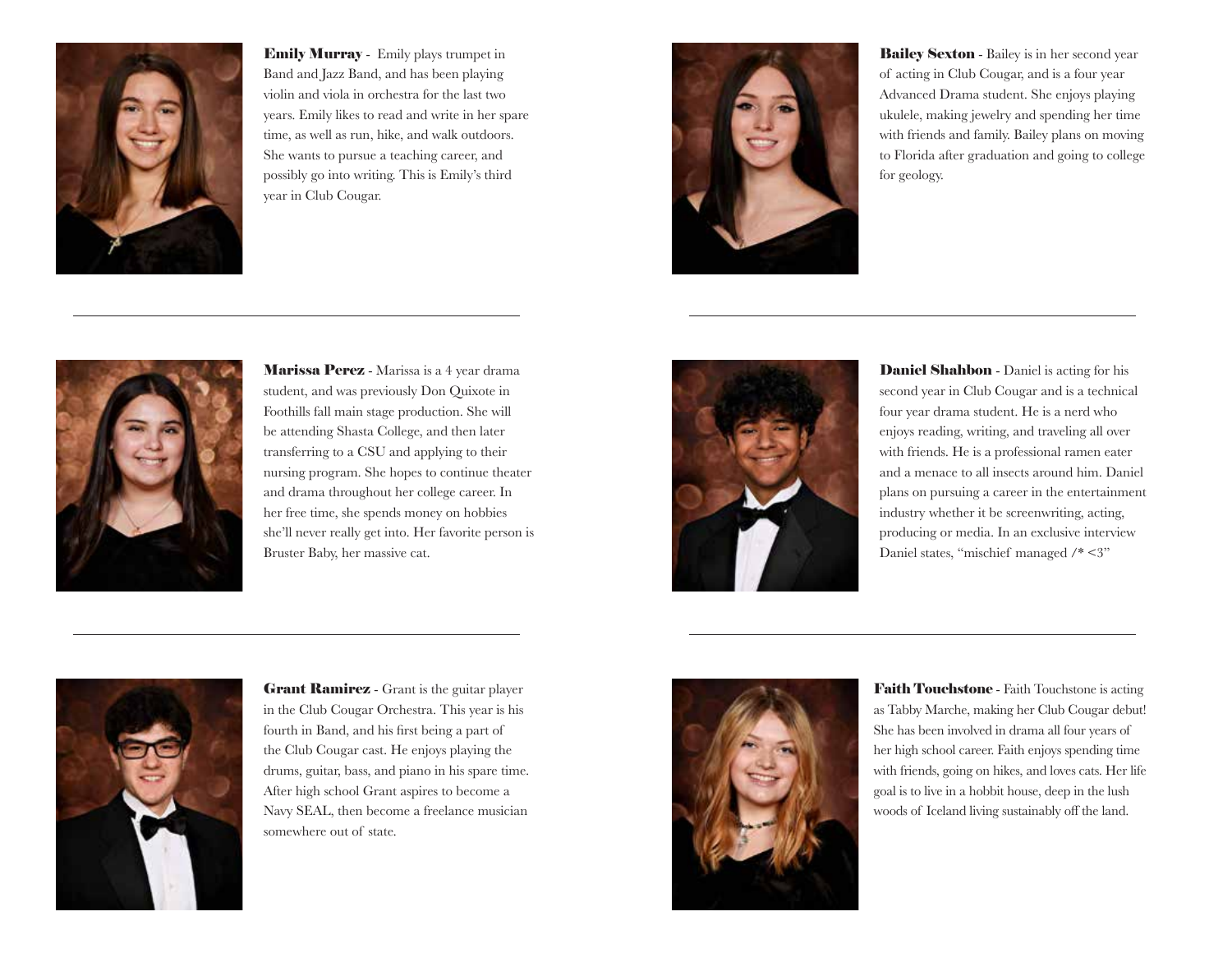

Lilia Turner - Lilia plays the clarinet and alto saxophone in band and jazz band, and has been on the volleyball team for 4 years. This is her fourth year in the band program and third year in the Club Cougar Cast. She enjoys reading, going on walks, volunteering with kids at church, and spending time with friends and family. After high school she plans to earn her bachelor's degree in nursing before earning her master's as a nurse practitioner with a specialization in pediatrics.



Forrest Wood - Forrest is the lead actor for the bouncer Joey. Forrest has been involved in drama each year of high school. With great enjoyment for his role, Forrest wishes all those involved and who watched have a great time!

## Committee Chairs

**Volunteer Leaders Who Help Make Club Cougar So Special**  *Thank you!*

**Producers:** Kimberly Shaw & Beverly Varela **Treasurer:** Kristen Gibson **Secretary:** Nichole Hall **Band Booster President:** Melissa Gandy **Drink Station Chairs:** Denise Murray & Anne Gibson **Hat Check Chair: Becky Connely Cast Food Chairs:** Jessica Sutton, Teri Covert & Alice Binder **Cast Party Chair:** Carol Gordon **Clean-Up Chair:** Tiffany Fulkerson **Costuming - Band:** Carmen Bahr **Costuming - Choir:** Kathy Babcock **Costuming - Dance:** Holly Erickson **Costuming - Drama:** Nichole Hall

**Hairstyling Chair:** Sally Guggenbickler **Kitchen Chairs:** Teri Covert & Melissa Gandy **Merchandise Chair:** Lori Stillie **Photographer/Slide Show/CD:** Julie Pontoni **Program/Newspaper:** Michelle Adams **Security:** Brain Erickson & Robert Steen **Set Design:** Rosanna Redding, Whitney Hathaway & Jackie Corn **Site Crew:** Jason Gibson & Martin Turner **Stage Oversight: Balinda Sexton Table Setting:** Cassie Chatham **Ticketing Chair:** Xina Frownfelter **Usher Chairs:** Renae Lane & Tammy Belikov **Volunteer Coordinator:** Kim Clark **District Sound:** Jeff Knott



Rebecca Wright - Rebecca is a trombone player in the Club Cougar Orchestra, and has been in band for four years. She enjoys spending time with family, and enjoys being out in nature, especially to ski. This is her second year in Club Cougar. She hopes to go to BYU Provo next year and study marriage and family therapy.

### Vintage Car Owners & Cars Exhibited:

| Jerry & Marlene Bronson 1931 Model A Ford Four Door Sedan or 1931 Model A Ford Roadster       |
|-----------------------------------------------------------------------------------------------|
| <b>Ernie &amp; Linda Mandere 1930 Model A Ford Sport Coupe or 1931 Model A Ford Speedster</b> |
|                                                                                               |
|                                                                                               |